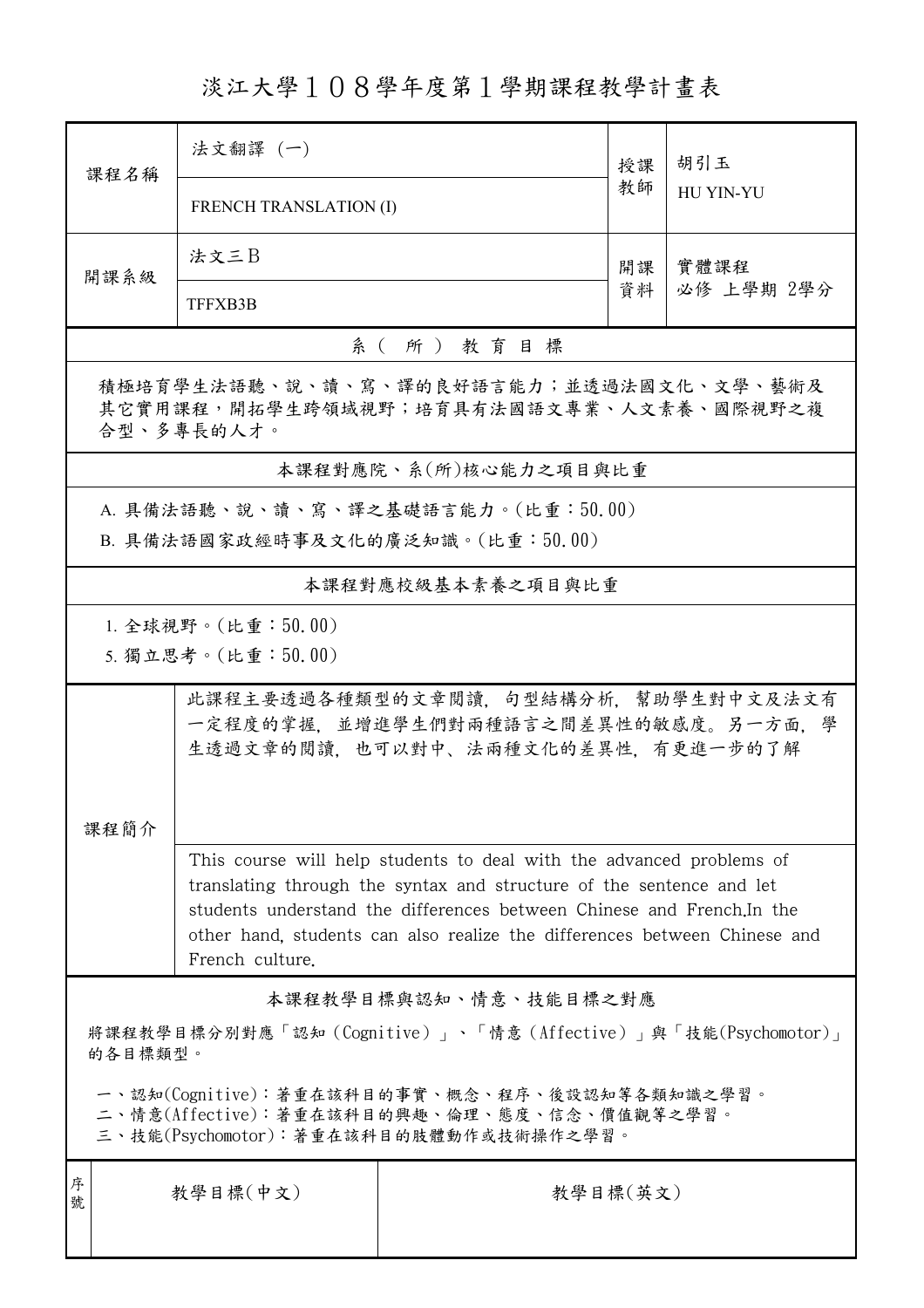| $\mathbf{1}$   | 1增進法文字彙量, 加強文法<br>2熟悉翻譯理論<br>3.學習句型與文章分析與了解<br>4.學習閱讀技巧<br>5.增進翻譯技巧及對語言的敏感度<br>6.培養對文化差異性的敏感度 |                            |            | 1. improve grammar and vocabulary<br>2. familiarize with basic translation theories<br>3. learn the skills of analysing and understanding of<br>sentences and articles<br>4.learn reading skills<br>5. improve translating skills and sensitivity to<br>languages<br>6. improve sensitivity to cultural differences |                                            |  |  |  |
|----------------|-----------------------------------------------------------------------------------------------|----------------------------|------------|---------------------------------------------------------------------------------------------------------------------------------------------------------------------------------------------------------------------------------------------------------------------------------------------------------------------|--------------------------------------------|--|--|--|
|                | 教學目標之目標類型、核心能力、基本素養教學方法與評量方式                                                                  |                            |            |                                                                                                                                                                                                                                                                                                                     |                                            |  |  |  |
| 序號             | 目標類型                                                                                          | 院、系(所)<br>核心能力             | 校級<br>基本素養 | 教學方法                                                                                                                                                                                                                                                                                                                | 評量方式                                       |  |  |  |
| $\mathbf{1}$   | 情意                                                                                            | AB                         | 15         | 講述、討論、發表、實作                                                                                                                                                                                                                                                                                                         | 測驗、作業、討論(含<br>課堂、線上)、實<br>作、報告(含口頭、書<br>面) |  |  |  |
|                | 授課進度表                                                                                         |                            |            |                                                                                                                                                                                                                                                                                                                     |                                            |  |  |  |
| 週次             | 日期起訖                                                                                          | 內 容 (Subject/Topics)<br>備註 |            |                                                                                                                                                                                                                                                                                                                     |                                            |  |  |  |
| $\mathbf{1}$   | $108/09/09$ ~<br>108/09/15                                                                    | 學期課程簡介 & 翻譯淺論              |            |                                                                                                                                                                                                                                                                                                                     |                                            |  |  |  |
| $\overline{2}$ | $108/09/16$ ~<br>108/09/22                                                                    | 翻譯技巧與翻譯輔助工具概論&牛刀小試         |            |                                                                                                                                                                                                                                                                                                                     |                                            |  |  |  |
| 3              | $108/09/23$ ~<br>108/09/29                                                                    | 句子層次的翻譯                    |            |                                                                                                                                                                                                                                                                                                                     |                                            |  |  |  |
| 4              | $108/09/30$ ~<br>108/10/06                                                                    | 短文試譯                       |            |                                                                                                                                                                                                                                                                                                                     |                                            |  |  |  |
| 5              | $108/10/07$ ~<br>108/10/13                                                                    | 短文試譯                       |            |                                                                                                                                                                                                                                                                                                                     |                                            |  |  |  |
| 6              | 108/10/14<br>108/10/20                                                                        | 新聞選譯                       |            |                                                                                                                                                                                                                                                                                                                     |                                            |  |  |  |
| 7              | $108/10/21$ ~<br>108/10/27                                                                    | 新聞選譯                       |            |                                                                                                                                                                                                                                                                                                                     |                                            |  |  |  |
| 8              | $108/10/28$ ~<br>108/11/03                                                                    | 文學性文章選譯                    |            |                                                                                                                                                                                                                                                                                                                     |                                            |  |  |  |
| 9              | $108/11/04$ ~<br>108/11/10                                                                    | 文學性文章選譯                    |            |                                                                                                                                                                                                                                                                                                                     |                                            |  |  |  |
| 10             | $108/11/11$ ~<br>108/11/17                                                                    | 期中考試週                      |            |                                                                                                                                                                                                                                                                                                                     |                                            |  |  |  |
| 11             | $108/11/18$ ~<br>108/11/24                                                                    | 漫畫選譯                       |            |                                                                                                                                                                                                                                                                                                                     |                                            |  |  |  |
| 12             | $108/11/25$ ~<br>108/12/01                                                                    | 漫畫選譯                       |            |                                                                                                                                                                                                                                                                                                                     |                                            |  |  |  |
| 13             | $108/12/02$ ~<br>108/12/08                                                                    | 電影字幕選譯                     |            |                                                                                                                                                                                                                                                                                                                     |                                            |  |  |  |
| 14             | $108/12/09$ ~<br>108/12/15                                                                    | 電影字幕選譯                     |            |                                                                                                                                                                                                                                                                                                                     |                                            |  |  |  |
| 15             | $108/12/16$ ~<br>108/12/22                                                                    | 新聞選譯                       |            |                                                                                                                                                                                                                                                                                                                     |                                            |  |  |  |
| 16             | $108/12/23$ ~<br>108/12/29                                                                    | 新聞選譯                       |            |                                                                                                                                                                                                                                                                                                                     |                                            |  |  |  |